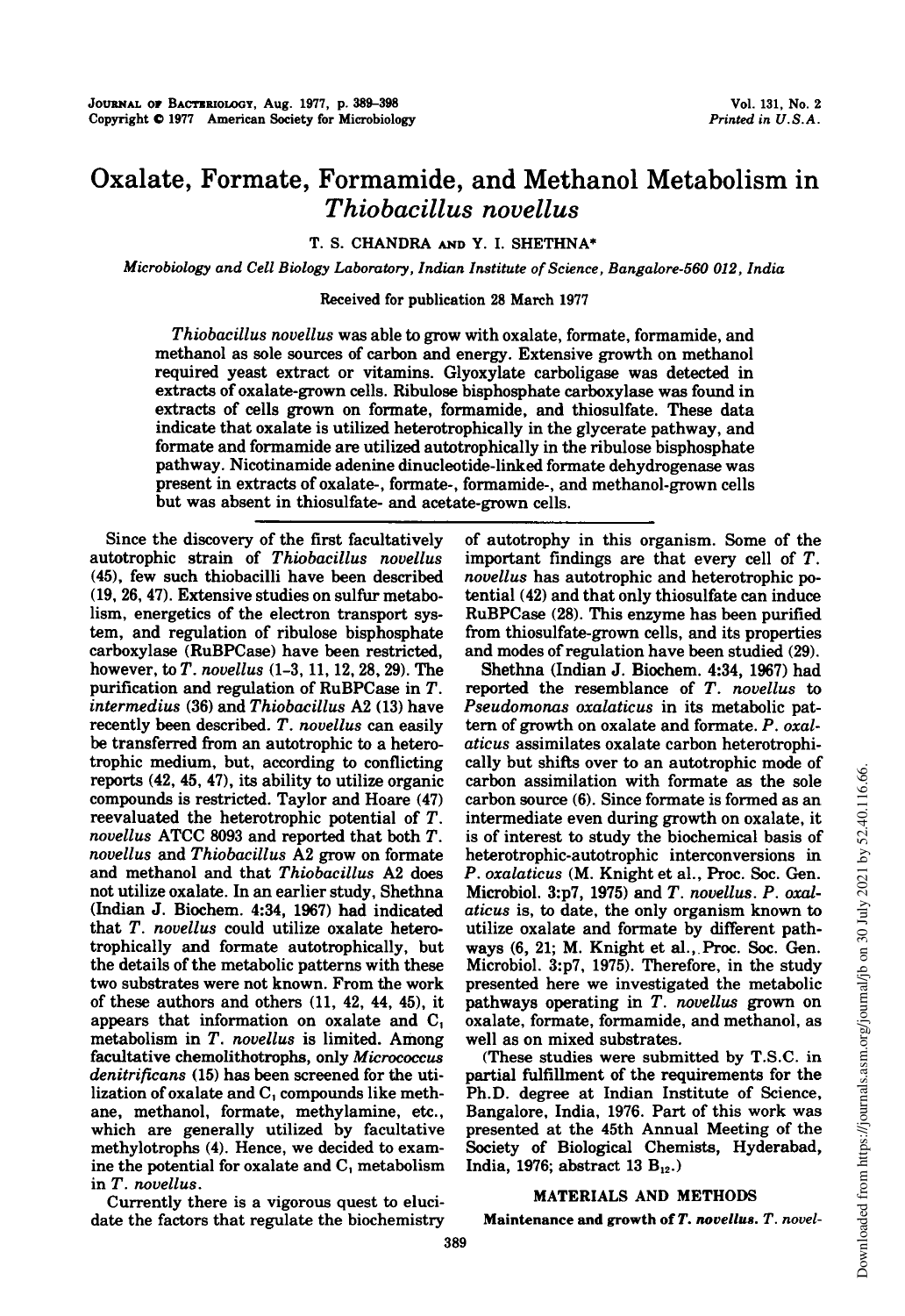lus (NCIB 9113) was maintained on nutrient agar slants and was subcultured at 4-week intervals.

For all growth studies, the mineral base medium of Chandra and Shethna (8) was used but with 6.26 g of  $K_2HPO_4$  and 1.90 g of  $KH_2PO_4$  per liter. The carbon sources added to the medium were sterilized separately. In tests for vitamin requirements, the media were prepared in glass-distilled water and autoclaved after the addition of vitamins.

To obtain thiosulfate-grown  $T$ . novellus, the inorganic medium of Santer et al. (42) was used.

All liquid cultures (100 or 200 ml) were contained in 500-ml Erlenmeyer flasks and were always incubated at 30°C on a rotary shaker (250 rpm). Growth was followed by measuring the increase in turbidity in <sup>a</sup> Bausch & Lomb Spectronic <sup>20</sup> colorimeter at <sup>650</sup> nm and by using tubes with a 1-cm light path. Doubling time was calculated as the time required for a doubling of absorbance values in the logarithmic phase of growth. The cells were always harvested and washed at 0 to 4°C in a Sorvall RC2-B centrifuge.

Determination of cell yields on oxalate and methanol. The yields were determined by the method of Vary and Johnson (50). After maximum growth had occurred, as determined by turbidity measurements, the cells were harvested, washed two to three times with water, and suspended in 2 to 3 ml of water. The suspensions were dried at 100°C in preweighed beakers. Yields were calculated as grams (dry weight) of cells formed per gram of substrate added to the medium.

Cultivation of cells for manometric and enzymatic studies. The inocula were prepared by transferring cells from nutrient agar slants into the appropriate media. The following growth conditions were used.

Cells were grown in 16.3 mM potassium oxalate medium with 150  $\mu$ g of biotin per 100 ml and an initial pH of 7.0 to 7.2 for nearly 60 h, until an absorbance of 0.30 to 0.35 was reached. During growth, when the pH rose to 8.0 to 8.2, it was corrected to 7.0 to 7.2 with 1.33 M oxalic acid. (pH corrections were necessary to maintain growth and to prevent enzyme inhibition during growth on oxalate, formate, formamide, acetate, and thiosulfate medium. The initial pH of all growth media was 7.0 to 7.2.) A 20-ml amount of this culture was inoculated per 200 ml of four different media, viz., 16.3 mM potassium oxalate, <sup>25</sup> mM potassium oxalate plus 25 mM sodium formate  $(O+F)$ , 25 mM potassium oxalate plus 25 mM sodium thiosulfate  $(O+T)$ , and <sup>25</sup> mM sodium formate plus <sup>25</sup> mM sodium thiosulfate  $(F+T)$ . All of these media contained 150  $\mu$ g of biotin per 100 ml. The oxalate-grown cells were harvested after 33 h of incubation at an absorbance at 650 nm  $(A_{650})$  of 0.28, and the pH was corrected with oxalic acid during growth.  $O+T-$ ,  $O+F-$ , and F+T-grown cells were harvested when the absorbances were 0.20, 0.14, and 0.33 after 19, 22, and <sup>37</sup> h of growth, respectively. The pH was corrected with <sup>2</sup> N HCl during growth. All of these cells were in the logarithmic phase.

Formate (30 mM)-grown cells were used as an inoculum (30 ml) for 200 ml of a similar medium,

and an additional 30 mmol of formate was added after 36 h. After 3 to 4 days of incubation, the logarithmically growing cultures were harvested at an  $A_{650}$  of 0.22. The pH was corrected with 2 N HCl during growth.

Cells grown in formamide (44 mM) plus 0.02% yeast extract (YE) (25 ml) were inoculated into 200 ml of similar medium. After 21 h of incubation, the logarithmically growing cultures were harvested at an  $A_{650}$  of 0.20. The pH was corrected with 2 N HCl during growth.

Cells grown in methanol (62 mM) plus 0.02% YE (10 ml), at an absorbance of 0.70, were used as inoculum for 200 ml of a similar medium. After 3 to 4 days of incubation, the logarithmically growing cultures were harvested at an  $A_{650}$  of 0.50 to 0.70.

Cultures in thiosulfate media (42) were harvested after 4 to 5 days of incubation at an  $A_{650}$  of 0.11. The pH was maintained in the neutral range by addition of <sup>2</sup> N NaOH during growth.

Cells grown in <sup>48</sup> mM acetate (15 ml) were used as the inoculum for 200 ml of a similar medium. After <sup>3</sup> to 4 days of incubation, the logarithmically growing cultures were harvested. The pH was corrected with <sup>2</sup> N HCl during growth.

The harvested cells were washed three times with 0.025 M sodium phosphate buffer (pH 7.0) and stored at  $-20^{\circ}$ C for 2 to 3 days until used for enzyme studies, but were used immediately after harvesting for manometric studies.

Preparation of cell extracts. Extracts in 0.025 M potassium phosphate buffer (pH 7.0) were obtained either by grinding with glass powder or by disrupting in a Raytheon model DF <sup>101</sup> ultrasonic oscillator for 10 min at 0°C. The supernatant fraction obtained after centrifugation at 27,000  $\times$  g for 15 min (Sorvall RC2-B) was used for enzyme assays within 24 h, during which time it was stored at  $-20^{\circ}$ C.

Protein determination. The Folin-Ciocalteau reagent was used for protein determination, as described by Lowry et al. (27).

Chemicals. All of the cofactors and purified fine chemicals were obtained from Sigma Chemical Co., St. Louis, Mo.

Enzyme assays. All spectrophotometric assays were carried out in a Pye-Unicam SP-500 series 2 spectrophotometer.

Nicotinamide adenine dinucleotide (NAD)-linked formate dehydrogenase (EC 1.2.1.2) and formaldehyde dehydrogenase were assayed by the method of Chandra and Shethna (9), using 50  $\mu$ mol of formate or 66  $\mu$ mol of formaldehyde. One unit of activity was defined as the amount of enzyme that catalyzed the reduction of 1  $\mu$ mol of NAD per min.

NAD-linked formate dehydrogenase was also assayed in extracts of thiosulfate-grown cells under anaerobic conditions in a manometer. Double sidearm Warburg flasks contained (in a total volume of 2.6 ml) 2  $\mu$ mol of NAD, 4  $\mu$ mol of ferricyanide, extract, and water in the main compartment. The flasks were flushed with  $O_2$ -free  $N_2$  for 15 min. The reaction was started by tipping in 50  $\mu$ mol of formate from the first side arm and was terminated by the addition of 0.5 ml of <sup>2</sup> N HCl from the second side arm. One unit of activity was defined as the amount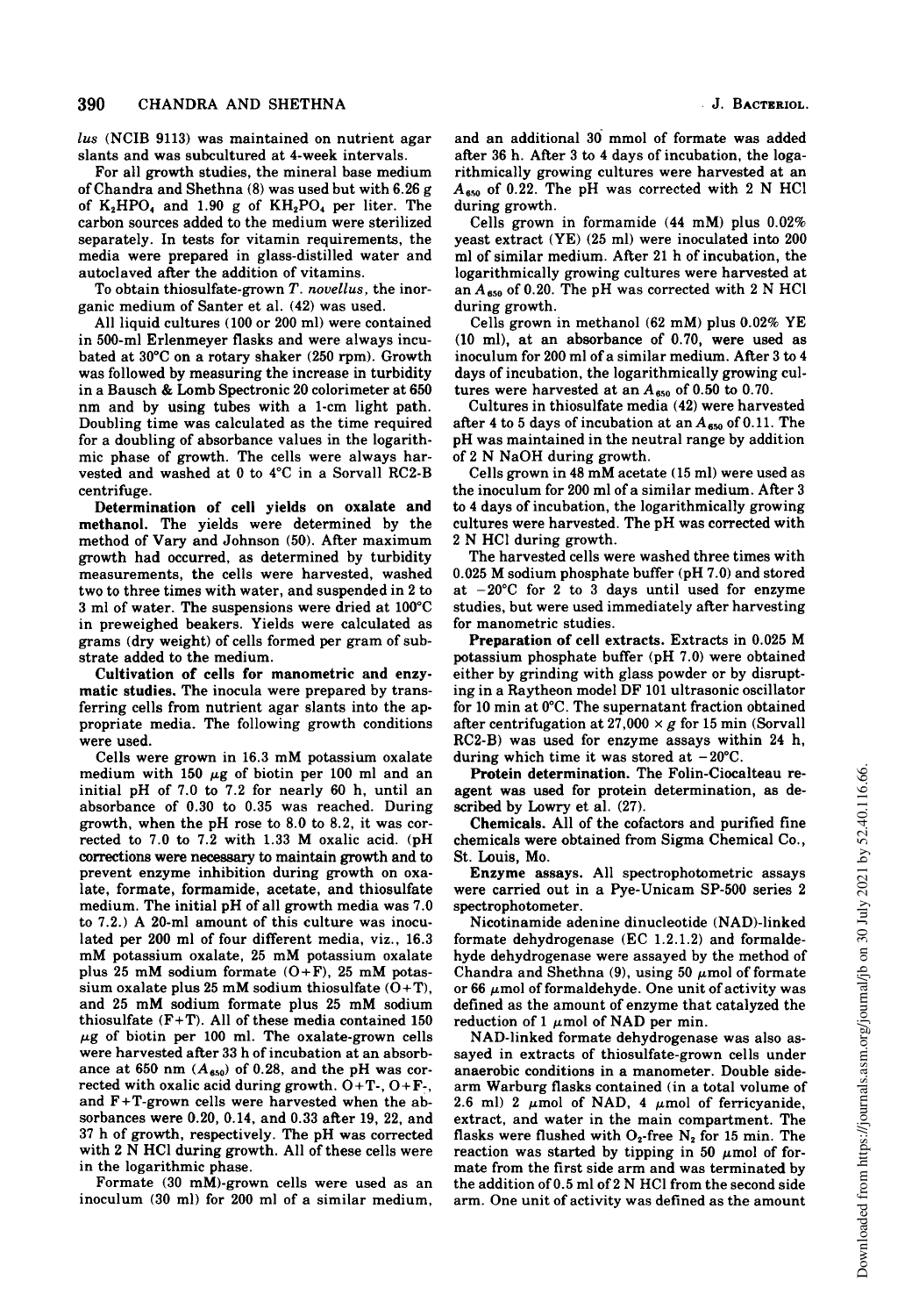of enzyme that catalyzed the evolution of 1  $\mu$ mol of CO<sub>2</sub> per min.

Dichlorophenolindophenol (DCPIP)-linked formate, formaldehyde, and methanol dehydrogenase were assayed by a modification of the method of Anthony and Zatman (5). One milliliter of the reaction mixture contained 0.1 mmol of tris(hydroxymethyl)aminomethane-hydrochloride (pH 7.8), 0.1  $\mu$ mol of phenazine methosulfate (PMS), 0.1  $\mu$ mol of DCPIP, and 15  $\mu$ mol of NH<sub>4</sub>Cl. The reaction was started by the addition of 50  $\mu \mathrm{mol}$ of formate, 66  $\mu$ mol of HCHO, or 25  $\mu$ mol of methanol. One unit of activity was defined as the amount of enzyme that catalyzed the reduction of 1  $\mu$ mol of DCPIP per min. The  $E_{mM}$  of DCPIP was taken as 16.2 at 600 nm.

Glyoxylate carboligase and oxalyl-coenzyme A (CoA) decarboxylase (EC 4.1.1.8) were assayed by the method of Blackmore and Quayle (7). One unit of activity was defined as the amount of enzyme that catalyzed the evolution of 1  $\mu$ mol of CO<sub>2</sub> per min.

Oxalyl-CoA reductase (EC 1.2.1.17) was assayed by the method of Blackmore and Quayle (7). One unit of activity was defined as the amount of enzyme that catalyzed the reduction of 1  $\mu$ mol of NADP per min.

Hydroxypyruvate reductase (EC 1.1.1.29) and Lserine glyoxylate aminotransferase were assayed by the method of Blackmore and Quayle (7). One unit of activity was defined as the amount of enzyme that catalyzed the oxidation of 1  $\mu$ mol of NADH per min.

Catalase was assayed by the method of Fujii and Tonomura (17). One unit of activity was defined as the amount of enzyme required for a decrease in  $A_{240}$ of 1.0/min.

Methanol oxidase was assayed manometrically essentially by the method of Sahm (40). Warburg flasks contained (in a total volume of 2.3 ml) 25  $\mu$ mol of potassium phosphate buffer (pH 7.0), 7 to 15 mg of protein, and water in the main compartment; 0.2 ml of 20% KOH in the center well; and 100  $\mu$ mol of methanol in the side arm. One unit of activity was defined as the amount of enzyme that catalyzed the uptake of 1  $\mu$ l of  $O_2$  per h after endogenous  $O_2$ uptake values were subtracted. Control flasks contained all of the components listed above except the enzyme extract.

Formamidase was assayed by the method of Halpern and Grossowicz (20). The assay mixture contained (in 1 ml) 2 mg of protein, 20  $\mu$  mol of formamide, 7.5  $\mu$ mol of potassium phosphate buffer (pH 7.0), and water. After incubation at 37°C for 2.5 h, the ammonia formed was estimated by diffusion, according to the Mortenson (31) method. Ammonia was determined colorimetrically by the nesslerization method.

RuBPCase (EC 4.1.1.39) was assayed by the method of Blackmore and Quayle (6), but using 500 to 700  $\mu$ g of protein per 1 ml of assay mixture and incubating at 37°C for 5 min before terminating the reaction with 0.06 ml of <sup>1</sup> N HCl and heating at 100°C for 5 min. One unit of activity was defined as amount of enzyme that catalyzed the formation of <sup>1</sup> nmol of phosphoglyceric acid per min.

## RESULTS

Growth studies. T. novellus utilized oxalate, ethanol, formamide, formate, and methanol (Table 1). Biotin accelerated growth on oxalate, but it did not affect the maximum growth. Hence, in all studies with oxalate and mixed substrates, biotin was added to the medium. Studies of growth patterns on 16.3 and <sup>25</sup> mM oxalate indicated an average doubling time of <sup>11</sup> h. Oxalate at <sup>270</sup> mM inhibited growth. The cell yield on <sup>25</sup> mM oxalate, when maximum growth had occurred (absorbance of 0.27, Fig. 1) was 0.024 g (dry weight) of cells per g of oxalate.

YE accelerated growth on formate and formamide (Table 1), but biotin did not affect growth -on formate. Growth on formate occurred when the initial concentration was <sup>44</sup> mM or less; concentrations of <sup>74</sup> mM and above inhibited growth. Studies of the growth pattern on 44 mM formate medium to which <sup>44</sup> mmol of formate was added after 40 and 64 h of growth indicated an average doubling time of 32 h.

TABLE 1. Utilization of  $C_1$  and  $C_2$  compounds by T. novellus<sup>a</sup>

|                    |               | $A_{sso}$     |                   |  |  |
|--------------------|---------------|---------------|-------------------|--|--|
| Substrate          | Concn<br>(mM) | Without<br>YE | With<br>0.02% YE  |  |  |
| Nil                |               | 0.04          | 0.12              |  |  |
| Oxale <sup>c</sup> | 16.3          | 0.19          | NT                |  |  |
| Formate            | 44            | 0.22          | 0.30 <sup>d</sup> |  |  |
| Methylamine        | 65            | 0.04          | 0.08              |  |  |
| Ethanol            | 43            | 0.26          | NT                |  |  |
| Ethylamine         | 44            | 0.05          | 0.12              |  |  |
| Methanol           | 62            | 0.11          | 0.90              |  |  |
| Formamide          | 44            | 0.16          | 0.30 <sup>d</sup> |  |  |
| Trimethylamine     | 34            | 0.05          | 0.09              |  |  |
| Formaldehyde       | 67            | 0.07          | 0.06              |  |  |
| $Ho-COo-aire$      |               | NG            | NT                |  |  |

<sup>a</sup> Subcultures were prepared on nutrient agar slants. Cells from these slants were washed aseptically three times in 0.025 M phosphate buffer (pH 7.0) and suspended in the same buffer. A 1- to 2-ml amount of this suspension was then used as the inoculum for 100 ml of liquid medium in a 500-ml Erlenmeyer flask, which was then incubated on a rotary shaker. See text for composition of medium. The purity of the cultures when growth had occurred was checked by streaking on nutrient agar plates.

<sup>b</sup> Maximum turbidity obtained in <sup>2</sup> to <sup>13</sup> days. NT, Not tested; NG, no growth.

 $c$  Biotin (150  $\mu$ g/100 ml of 16.3 mM oxalate) was added. In absence of biotin, the maximum turbidity was obtained 2 to 3 days later than in its presence.

 $d$  In presence of YE, the maximum turbidity was attained 2 to 3 days earlier than in its absence.

<sup>e</sup> Tested as described by Chandra and Shethna (8).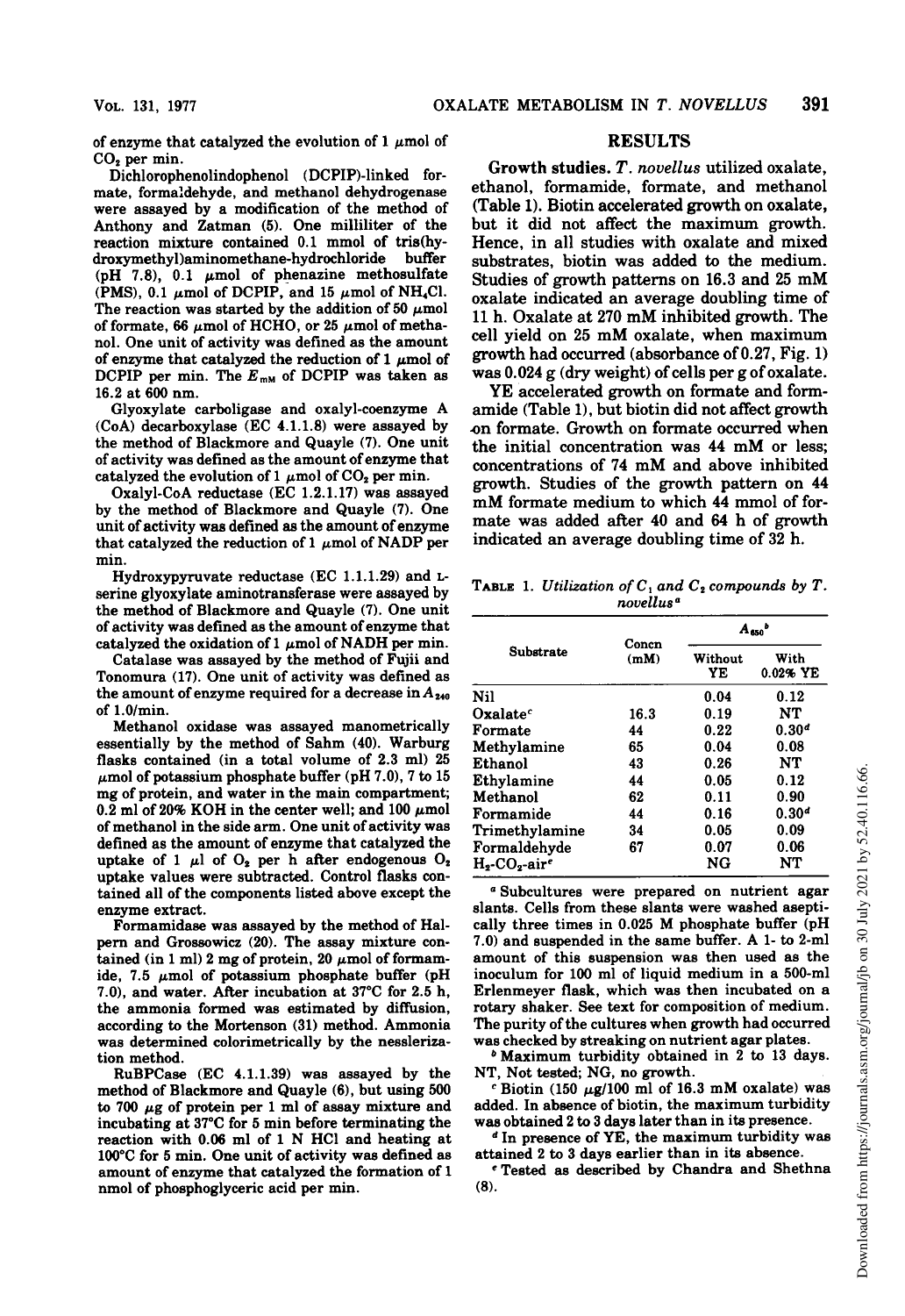The growth patterns on mixed substrates with oxalate-grown cells as the inoculum are shown in Fig. 1. The growth pattern on  $F+T$ medium was essentially similar to that on  $O + F$ medium. The final extent of growth on  $O+F$  or O+T medium was nearly twofold higher than on <sup>25</sup> mM oxalate alone. There was no indication of a diauxic growth phenomenon on mixed substrates. The average doubling times on O+T, O+F, and F+T media were 10.5, 13, and 13 h, respectively.

T. novellus grew poorly on methanol; extensive growth on methanol required the addition of YE (Table 1). The growth rate on methanol was sensitive to different concentration of YE (Table 2). Calcium pantothenate or a mixture of vitamins also supported extensive growth (Table 2). When cells grown on <sup>62</sup> mM methanol plus 0.02% YE (10 ml of a 6- to 7-day-old culture with an absorbance of 0.70) were inoculated into a similar medium, the highest turbidity obtained was similar to that of cells transferred from nutrient agar to methanol (Fig. 2). Also the adaptation to growth on methanol did not overcome the requirement of YE for extensive growth. The cell yield on <sup>62</sup> mM methanol plus 0.02% YE when the culture had reached a maximum absorbance of 0.85 to 0.90



FIG. 1. Growth pattern of T. novellus on mixed substrates. Symbols:  $\Box$ , 25 mM oxalate;  $\bigcirc$ , 25 mM oxalate plus 25 mM thiosulfate;  $\triangle$ , 25 mM oxalate plus <sup>25</sup> mM formate. Arrows indicate absorbance at which  $O+T$ - and  $O+F$ -grown cells were harvested for enzymatic studies.

TABLE 2. Effect of YE and vitamins on T. novellus growth on methanola

| Addition <sup>b</sup>                                | $A_{\rm gas}$     | Doubling<br>$timea$ (h) |
|------------------------------------------------------|-------------------|-------------------------|
| Nil                                                  | 0.11              |                         |
| YE(0.002%)                                           | 0.40              | 110                     |
| YE $(0.012%)$                                        | 0.37 <sup>e</sup> | 54                      |
| YE(0.020%)                                           | 0.90              | 37                      |
| Vitamin $B_{12}$ + calcium<br>pantothenate           | 0.58              | 84                      |
| Calcium pantothenate                                 | 0.45              | 120                     |
| Thiamine HCl                                         | 0.09              |                         |
| Nicotinic acid                                       | 0.13              |                         |
| Pyridoxine                                           | 0.09              |                         |
| p-Aminobenzoic acid                                  | 0.11              |                         |
| Folic acid                                           | 0.11              |                         |
| Biotin (300 $\mu$ g)                                 | 0.12              |                         |
| Riboflavin $(50 \mu g)$                              | 0.09              |                         |
| Riboflavin (250 $\mu$ g)                             | 0.11              |                         |
| Mixture of vitamins 6 to<br>$13 + \text{vitamin B.}$ | 0.54              | 48                      |
| Bicarbonate (0.05%)                                  | 0.12              |                         |

<sup>a</sup> Inoculum and growth conditions as described in footnote a of Table 1.

 $b$  250  $\mu$ g of vitamin per 100 ml of 62 mM methanol medium was added except where mentioned.

<sup>c</sup> Maximum turbidity obtained in <sup>15</sup> to <sup>17</sup> days.

<sup>d</sup> Doubling time values were calculated from the middle range of the growth curves.

<sup>e</sup> Maximum turbidity obtained after <sup>5</sup> days of growth.

(Fig. 2) was between 0.23 to 0.26 g (dry weight) of cells per g of methanol after subtracting the dry weight of cells obtained in the same period from 0.02% YE medium without methanol.

Oxidative and enzymatic studies. The oxidative properties of the oxalate-,  $C_1$ -compound-, and mixed-substrate-grown whole cells are shown in Table 3. Oxalate-grown cells did not oxidize thiosulfate, whereas formate-grown cells oxidized thiosulfate for 20 to 30 min. Thiosulfate-grown cells oxidized thiosulfate and sulfite rapidly and formate slowly, with lag periods of 10 to 15 min.  $O+T$ - and  $F+T$ -grown cells, harvested at time periods described in Materials and Methods, oxidized thiosulfate as rapidly as thiosulfate-grown cells for 60 min or more, whereas  $O + F$ -grown cells oxidized it in a pattern resembling that of formate-grown cells for only 20 to 30 min. Formamide-grown cells oxidized formamide, formate, and methanol well, and the oxidative pattern with thiosulfate closely resembled that of formate-grown cells. Methanol-grown cells oxidized methanol, formate, and HCHO. The pattern of thiosulfate oxidation by methanol-grown cells resembled that of formate-grown cells.

The enzymatic activities in crude cell ex-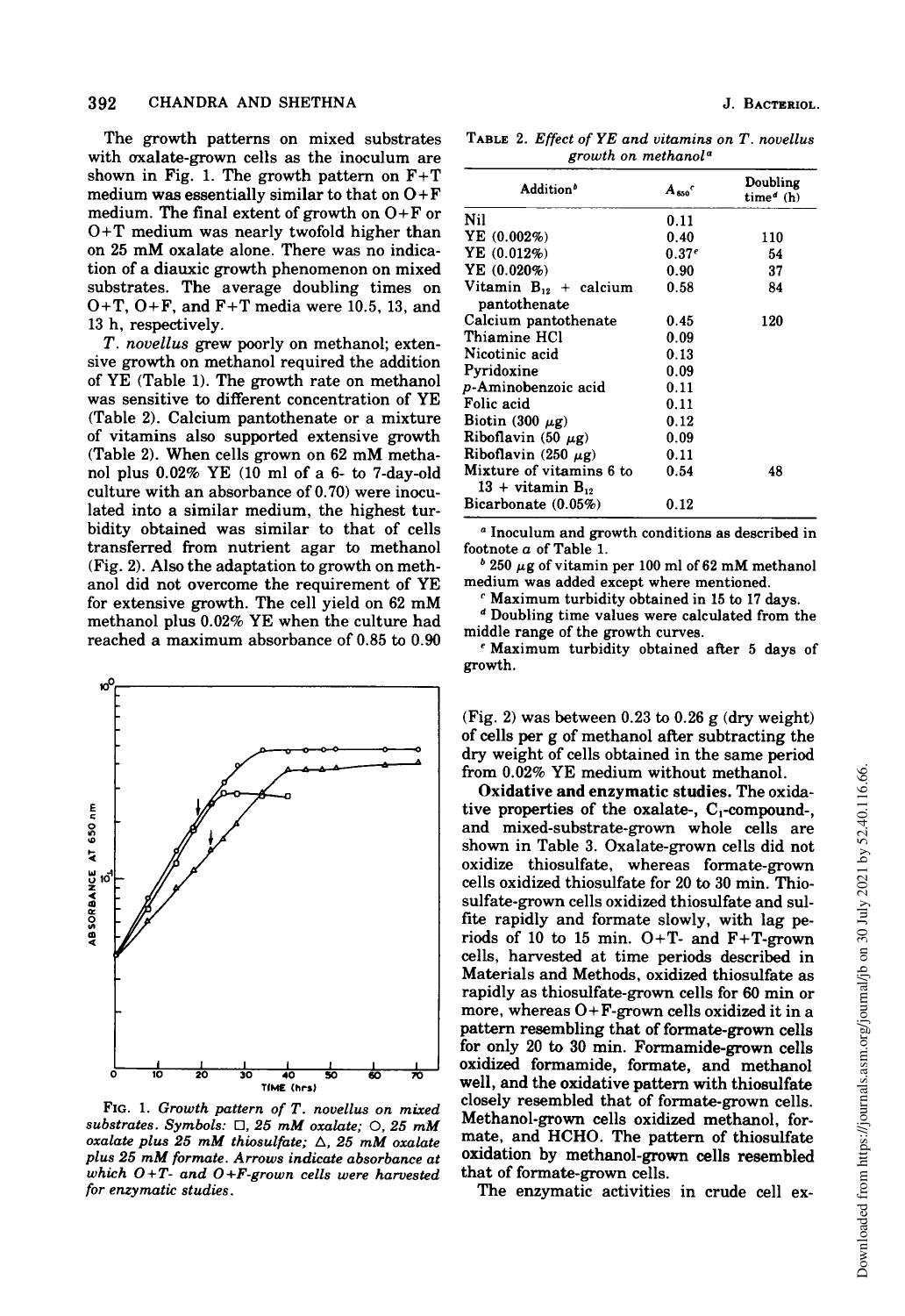tracts of cells grown on the above-mentioned substrates are shown in Table 4. Glyoxylate carboligase activity was present in oxalate-, O+T-, and O+F-grown (harvested at an early phase of growth, as shown by arrows in Fig. 1)



FIG. 2. Growth pattern of T. novellus on methanol. Symbols: 0, <sup>62</sup> mM methanol plus 0.02% YE;  $\Box$ , 0.02% YE alone;  $\Delta$ , 62 mM methanol alone.

cells at a level of activity ten times higher than that of acetate-grown cells. Hydroxypyruvate reductase activity was not stimulated in oxalate- or  $C_1$ -substrate-grown cells as compared with that of acetate-grown cells and, furthermore, was at a low level  $( $0.1 \text{ U/mg}$  of protein).$ RuBPCase was present at a high level of activity in formate- and formamide-grown cells, similar to that reported in thiosulfate-grown T. novellus (28), whereas its activity was low or undetectable in O+T-, O+F-, methanol-, and oxalate-grown cells.

NAD-linked formate dehydrogenase was present in cells grown on all of the substrates except thiosulfate and acetate when assayed spectrophotometrically (Table 4). In thiosulfate-grown cells, its activity was undetectable when assayed manometrically under anaerobic conditions. NAD-linked formate and formaldehyde dehydrogenase in methanol-grown cells were not stimulated by 6  $\mu$ mol of MgCl<sub>2</sub>, 6  $\mu$ mol of glutathione (GSH), and <sup>2</sup> mM KCN, and there was no activity with NADP. Methanol dehydrogenase activity in methanol-grown cells, linked to NAD, NADP, or ferricyanide, was not detected at pH 7.0. A PMS-plus-DCPIP-linked methanol dehydrogenase activity in methanol-grown cells was also absent when tested at pH 7.0 (phosphate buffer) and pH 7.8 [tris(hydroxymethyl)aminomethane-hydrochloride buffer] even upon the addition of 6  $\mu$ mol of GSH, 6  $\mu$ mol of MgCl<sub>2</sub>, and 2 mM

| Grown on                    | $Q(O_2)$ ( $\mu$ l of $O_2$ taken up/h per mg [dry wt]) <sup>b</sup> |               |                    |                          |              |              |                   |  |  |  |
|-----------------------------|----------------------------------------------------------------------|---------------|--------------------|--------------------------|--------------|--------------|-------------------|--|--|--|
|                             | Oxalate                                                              | Formate       | <b>Thiosulfate</b> | Sulfite                  | Methanol     | Formamide    | Formal-<br>dehyde |  |  |  |
| Oxalate                     | $30 - 71(3)$                                                         | $30 - 59$ (3) | $0 - 9(3)$         | 0                        | 7            |              | 24                |  |  |  |
| Formate                     | 0                                                                    | $21 - 45(5)$  | $27-63(5)$         | 11(3)                    |              |              |                   |  |  |  |
| Thiosulfate                 | $0 - 5(2)$                                                           | $12 - 22(5)$  | $57-80(5)$         | 54                       | 21           | 14           |                   |  |  |  |
| Formamide                   | $4 - 8(2)$                                                           | $18-54(2)$    | $24 - 26$ (2)      | $\overline{\phantom{0}}$ | $13-42(2)$   | $18-54(2)$   |                   |  |  |  |
| Methanol                    | 0                                                                    | $22 - 39(4)$  | $27-50(6)$         | -                        | $26 - 58(5)$ | $20 - 31(2)$ | 32(3)             |  |  |  |
| Oxalate plus<br>formate     | $30 - 55(2)$                                                         | 55(2)         | 28(2)              |                          |              |              |                   |  |  |  |
| Oxalate plus<br>thiosulfate | 47 (2)                                                               | 47(2)         | $37-42(3)$         |                          | 32           | 16           |                   |  |  |  |
| Formate plus<br>thiosulfate | 0                                                                    | 46(2)         | 80(2)              |                          |              |              |                   |  |  |  |

TABLE 3. Oxidative properties of  $T$ . novellus<sup>a</sup>

<sup>a</sup> Cells, grown and harvested as described in the text, were washed three times in 0.025 M sodium phosphate buffer (pH 7.0) and suspended in the same buffer to <sup>a</sup> final concentration of 3 to <sup>6</sup> mg (dry weight) per ml. The assay system was the same as that described by Chandra and Shethna (8).

 $b$  30  $\mu$ mol of oxalate, formate, thiosulfate, sulfite, and formamide; 50  $\mu$ mol of methanol; and 100  $\mu$ mol of formaldehyde were used. The  $Q(O_2)$  values were calculated from the  $O_2$  uptake values in the first 0- to 30-min period of oxidation. The endogenous  $O_2$  uptake values were subtracted before calculation of  $Q(O_2)$ . The number in parentheses indicates the number of determinations, and the range represents the minimum and maximum values of  $Q(O_2)$ . All of the determinations were identical in cases where no range is given. In cases where no figures are given in parentheses, results were based on a single experiment. -, Not tested.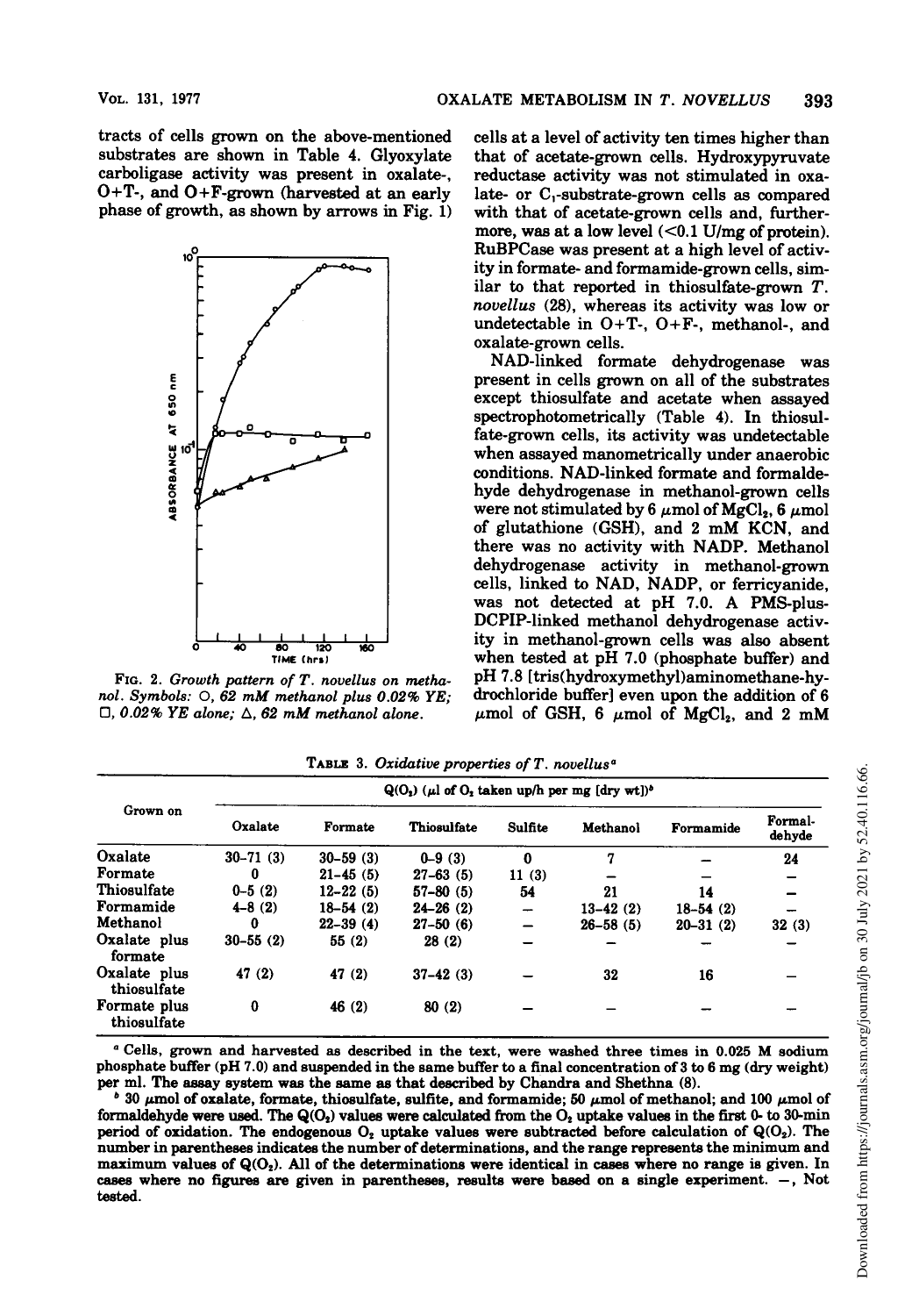| TABLE 4. Enzyme activities in T. novellus grown on different carbon sources |  |  |  |  |  |  |  |  |
|-----------------------------------------------------------------------------|--|--|--|--|--|--|--|--|
|-----------------------------------------------------------------------------|--|--|--|--|--|--|--|--|

|                                          | Sp act <sup><math>a</math></sup> (U/mg of protein) |          |                  |              |                |                                 |                             |          |  |  |
|------------------------------------------|----------------------------------------------------|----------|------------------|--------------|----------------|---------------------------------|-----------------------------|----------|--|--|
| Enzyme                                   | Oxalate <sup>b</sup>                               | Formate  | Thiosul-<br>fate | Methanol     | Formam-<br>ide | Oxalate<br>$+$ thio-<br>sulfate | Oxalate<br>$+$ for-<br>mate | Acetate  |  |  |
| Formate dehydrogen-<br>ase               |                                                    |          |                  |              |                |                                 |                             |          |  |  |
| <b>NAD</b> linked<br>DCPIP linked        | 0.10<br>0.08                                       | 0.14     | 0                | 0.05<br>0.01 | 0.23           | 0.07                            | 0.01                        | $\bf{0}$ |  |  |
| Formaldehyde<br>dehy-<br>drogenase       |                                                    |          |                  |              |                |                                 |                             |          |  |  |
| <b>NAD</b> linked<br><b>DCPIP</b> linked | 0.06<br>0.01                                       |          |                  | 0.03<br>0.01 |                |                                 |                             |          |  |  |
| Catalase                                 | 0.61                                               |          | 0.62             | 0.67         | 0.69           |                                 |                             |          |  |  |
| Oxalyl-CoA decarbox-<br>ylase            | 0.08                                               |          |                  |              |                |                                 |                             |          |  |  |
| Ribulose bisphosphate<br>carboxylase     | 0                                                  | 83.00    | 32.00            | 10.00        | 24.00          | 2.00                            | 5.90                        |          |  |  |
| Glyoxylate carboli-<br>$\mathbf{gase}^c$ | 0.33                                               |          |                  |              |                | 0.33                            | 0.30                        | 0.03     |  |  |
| Hydroxypyruvate<br>re-<br>ductase        | 0.07                                               | 0.01     | 0.01             | 0.07         | 0.06           | 0.05                            | 0.04                        | 0.05     |  |  |
| Serine-glyoxylate<br>aminotransferase    | 0.01                                               |          |                  |              |                |                                 |                             |          |  |  |
| Oxalyl-CoA reductase                     | 0.26                                               | $\bf{0}$ | 0                |              |                |                                 |                             |          |  |  |

 $a$  Highest values obtained in two or more experiments.  $-$ , Not tested.

<sup>b</sup> Growth substrate.

 $c$  Activities were obtained with 1.8  $\mu$ mol of thiamine pyrophosphate and 5  $\mu$ mol of MgCl<sub>2</sub> in the reaction mixture. Activities of 0.33 U/mg of protein with thiamine pyrophosphate alone and 0.136 U/mg of protein with MgCl<sub>2</sub> alone were obtained in oxalate-grown cells.

KCN. The extracts of methanol-grown cells catalyzed a very weak oxidation of methanol, with a specific activity of 8.0  $\mu$ l of O<sub>2</sub> consumed per h per mg of protein. This oxidation was not stimulated by 1  $\mu$ mol of flavin adenine dinucleotide. Catalase activity was present in extracts of oxalate-, thiosulfate-, methanol-, and formamidegrown cells (Table 4).

In formamide-grown cells, attempts to detect formamidase activity by the ammonia nesslerization method failed because of interference of endogenous ammonia in the crude extracts and chemical hydrolysis of formamide under the alkaline conditions of the assay.

# DISCUSSION

T. novellus is the first facultative chemolithotroph, and first thiobacillus, known to utilize oxalate and several  $C_1$  compounds (formate, formamide, and methanol; Table 1). It thus behaves as a facultative methylotroph. The only other facultative chemolithotroph shown by Cox and Quayle (15) to similarly utilize  $C_1$ compounds (methanol, methylamine, and formate) is the hydrogen oxidizer Micrococcus denitrificans, but it does not utilize oxalate. Utilization of formamide as the sole carbon source is known in a few C,-compound-metabolizing bacteria  $(35)$ . Growth of T. novellus on methanol (Table 2, Fig. 2) is stimulated by YE or calcium pantothenate; similar observations have been reported for several bacteria (23, 24, 33, 34, 38).

The total cell yield of T. novellus on methanol-YE medium was low compared to the theoretical values calculated by Van Dijken and Harder (48) for the ribulose monophosphate pathway on methanol. Also, the low cell yield and slow growth rate on methanol could affect the possible use of  $T$ . novellus as a source of single-cell protein with methanol.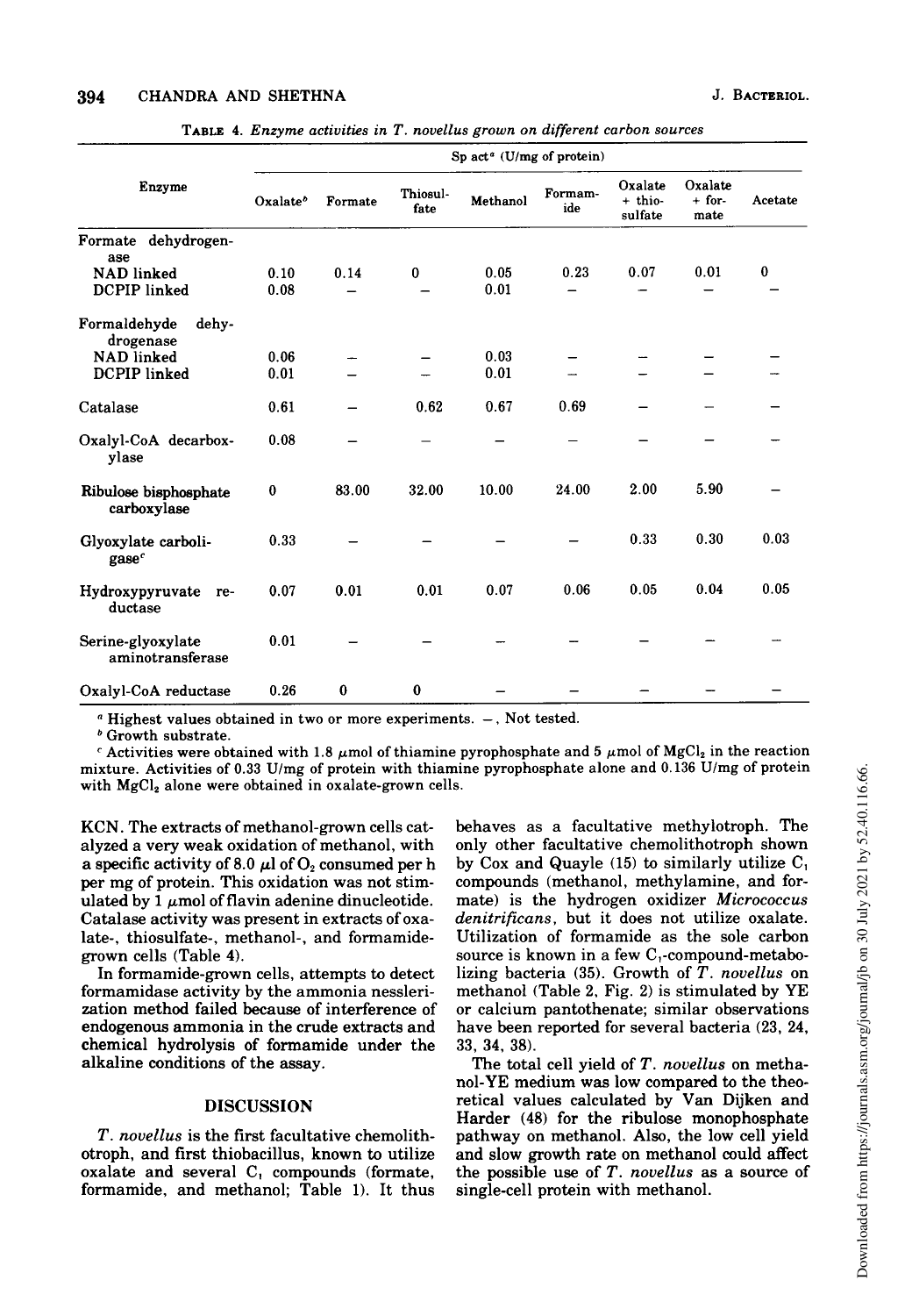The enzymes of oxalate and  $C_1$ -compound metabolism have been extensively examined by various methods (4, 7, 37). Hence, a rapid screening of organisms for operation of the above pathways is now possible by demonstrating the presence of key enzymes in crude cell extracts. This concept has been discussed by Anthony (4).

Synthesis of cell constituents from oxalate is reported to proceed either by the glycerate pathway, as in P. oxalaticus, or by the serine pathway, as in pink-pigmented organisms (7, 10a, 21). The necessary energy for growth on oxalate is derived from a series of catabolic reactions involving the formation of oxalyl-CoA, formyl-CoA, and formate as intermediates (7).

The assimilation of formate can proceed after oxidation of formate to  $CO<sub>2</sub>$ , which is then fixed by RuBPCase (6). This pathway operates in only four aerobic bacteria, P. oxalaticus (6), Bacterium formoxidans (43), Hydrogenomonas eutropha Z-1 (32), and Alcaligenes FOR, (10). Alternatively, formate can be assimilated by the serine pathway as in Pseudomonas AM2 and AM1 (7, 37) and Pseudomonas C (18), where the reduction level of formate is conserved and formyl tetrahydrofolate is formed as an intermediate (37). The energy requirement for autotrophic growth on formate is much higher than for heterotrophic growth on formate by the serine pathway (46). The serine pathway also operates in the assimilation of methanol and methylamine in most organisms (4, 37). Methanol and methane can also be assimilated by the ribulose monophosphate cycle (4, 46). A unique case of aerobic autotrophic assimilation of methanol carbon by M. denitrificans has been recently reported (15).

Our investigations on oxalate and  $C_1$ -compound metabolism and thiosulfate oxidation in T. novellus have revealed the following. Oxalate is not utilized by  $T$ . *novellus* autotrophically since RuBPCase is absent in oxalategrown cells (Table 4). The key enzymes of the glycerate pathway are oxalyl-CoA reductase and glyoxylate carboligase. Oxalyl-CoA reductase is present in oxalate-grown cells but not in formate- or thiosulfate-grown cells. Glyoxylate carboligase is present at 10-fold-higher activity in oxalate-grown cells as compared with that of acetate-grown cells (Table 4). These data indicate heterotrophic utilization of oxalate by the glycerate pathway. Acetate-grown cells were used for comparison because the specific activities of enzymes of the citric acid and glyoxylic acid cycles are reported to be highest in these cells (11). The level of glyoxylate carboligase

activity in T. novellus is also higher than the level reported in oxalate-grown P. oxalaticus (7), where the glycerate pathway of oxalate assimilation has been unequivocally established. Furthermore, hydroxypyruvate reductase was not stimulated in T. novellus grown on oxalate compared with that of  $T$ . novellus grown on other substrates (Table 4), ruling out the operation of the serine pathway. Similar results were reported for  $P$ . oxalaticus  $(6, 7)$ . It may be noted that, in organisms in which the serine pathway operates, high hydroxypyruvate reductase activity  $(>0.4$  U/mg of protein) is found (7, 9, 10, 15).

In formate-grown cells RuBPCase was present at a high level of activity (Table 4), similar to that reported in thiosulfate-grown T. novellus (28). This indicates autotrophic utilization of formate carbon. The low hydroxypyruvate reductase activity in formate-grown cells (which is not stimulated as compared with that in acetate-grown cells) rules out the serine pathway. T. novellus is the first Thiobacillus species in which autotrophic growth on formate has been detected. Thiobacillus A2 (47) also utilizes formate, but there is no enzymatic or other evidence for autotrophic or heterotrophic growth. (The other four aerobic bacteria shown to be autotrophic on formate were mentioned earlier.)

P. oxalaticus and T. novellus closely resemble each other in the pattern of metabolism of oxalate (heterotrophic glycerate pathway) and formate (autotrophic ribulose bisphosphate pathway). However, there are a few interesting differences. (i) The growth rate of  $P$ . oxalaticus is higher on formate than on oxalate (6, 16), whereas in T. novellus heterotrophic growth on oxalate is faster than autotrophic growth on formate. (ii) In P. oxalaticus, NAD-linked formate dehydrogenase activity is nearly threefold higher in oxalate-grown cells than in formategrown cells  $(6)$ . This is not so in T. novellus.

McCarthy and Charles (28) reported that  $HCO<sub>3</sub>^-$ , sulfite, and sulfite plus  $HCO<sub>3</sub>^-$  do not "induce" RuBPCase in T. novellus and only thiosulfate does so. Our results show that formate can also induce this enzyme in  $T$ . novellus.

In formamide-grown cells, good RuBPCase activity (Table 4) indicated an autotrophic assimilation of formamide carbon, just as on formate. The presence of NAD-linked formate dehydrogenase indicated that formate is formed as an intermediate during growth on formamide. The fact that the whole cells oxidized formamide points to the presence of formamidase activity, but this enzyme could not be detected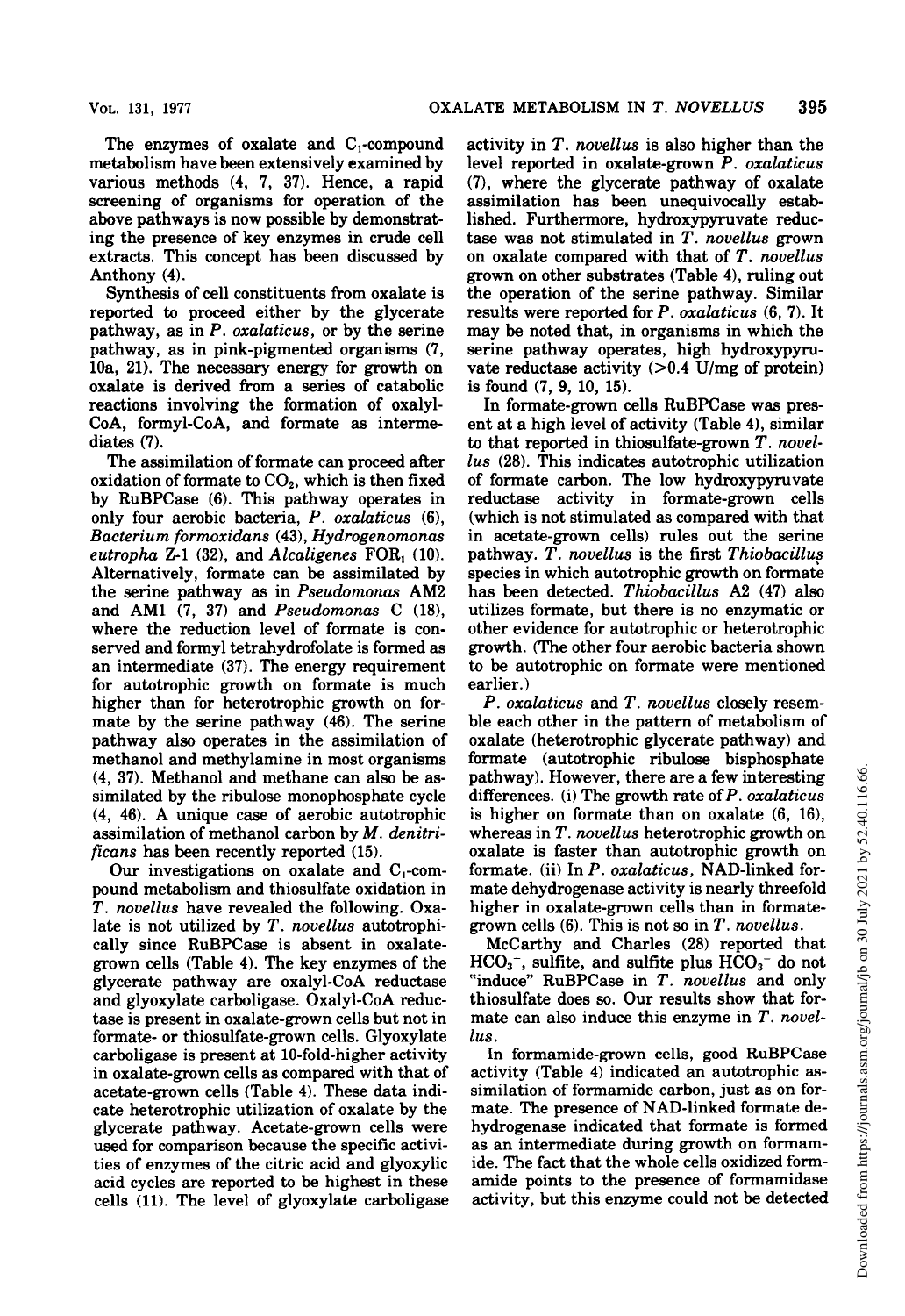by the assay procedure used. It appears possible that, during growth on formamide, the formamide is converted into formate by the amidase reaction, as reported for other bacteria (14), and subsequently formate induces the enzymes of the autotrophic pathway as well as the NADlinked formate dehydrogenase.

The data in Table 4 support the hypothesis that, at the early phase of growth on mixed substrates (Fig. 1), the predominant mode of metabolism is heterotrophic by the glycerate pathway, since glyoxylate carboligase activity is as good as that of oxalate-grown cells and RuBPCase activity is low compared with that of formamide- or thiosulfate-grown cells. At the later phases of growth, the metabolism is probably autotrophic or mixotrophic, since growth on mixed substrates continued even after it had stopped in the control flask with oxalate alone. Further studies on the enzymatic levels in the middle and late phases of growth on mixed substrates, using formategrown cells as the inoculum, would enable comparisons to be made of the metabolism of T. novellus andP. oxalacticus (6; M. Knight et al., Proc. Soc. Gen. Microbiol. 3:p7, 1975) on mixed substrates.

In methanol-grown cells, the RuBPCase activity was low compared with that of formate-, thiosulfate-, or formamide-grown cells (Table 4). Hydroxypyruvate reductase activity was also not stimulated in methanol-grown cells as compared with cells grown on other substrates. It therefore appears that the major route of methanol assimilation could be heterotrophic by either the ribulose monophosphate pathway or a novel route with only a limited reductive pentose cycle.

We found NAD-linked formate dehydrogenase in oxalate- and  $C_1$ -compound-grown T. novellus but not in thiosulfate- and acetate-grown cells. Aleem (1) reported formate oxidase activity in thiosulfate-grown T. novellus, which also has thiosulfate oxidase activity. In view of Aleem's (1) findings of formate-cytochrome c reductase, it would be of interest to investigate whether such systems also occur in oxalateand  $C_1$ -compound-grown  $T$ . novellus in addition to NAD-linked formate dehydrogenase. Two different systems for formate oxidation have been reported in an oxalate-decomposing Alcaligenes species (9).

The first step of methanol dissimilation in microorganisms, i.e., oxidation to HCHO, can be catalyzed by: (i) an  $NH<sub>4</sub>$ <sup>+</sup>-dependent, PMSplus-DCPIP-linked methanol dehydrogenase, with a pH optimum of  $8.5$  to  $9.0$   $(22)$ ;  $(ii)$  an NAD-linked methanol dehydrogenase (22, 30,

41); and (iii) a methanol oxidase coupled with peroxidative activity of catalase (39). Formaldehyde is further oxidized to formate by NADlinked dehydrogenases, dependently or independently of GSH; or by DCPIP-linked HCHO dehydrogenase; or frequently by the DCPIPlinked methanol dehydrogenase itself (22, 37). Multiple enzymes for HCHO oxidation can occur simultaneously (36). Formate is oxidized by NAD-linked dehydrogenase in most methanolutilizing bacteria (4, 37).

In methanol-grown T. novellus, NAD- or PMS-plus-DCPIP-linked methanol dehydrogenase was undetectable at the pH values tested (see Results). The oxidation of methanol by the extracts, although weak (Results), indicates methanol oxidase activity. The catalase activity in methanol-grown T. novellus was not higher than that in oxalate-, thiosulfate-, or formamide-grown cells (Table 4), implying that catalase does not function in methanol oxidation as distinctly as it does in Candida boidinii (39), in which the catalase activity was fivefold higher in methanol-grown cells than in glucoseor ethanol-grown cells. Recently, the suggested peroxidative activity of catalase in the in vivo oxidation of methanol in yeasts has been disputed (49). In T. novellus it is not certain whether, by modifying the pH conditions or by adding as yet undetermined cofactors, DCPIPlinked methanol dehydrogenase can be detected or whether the oxidase activity can be stimulated. The first step of methanol oxidation needs to be investigated further for final conclusions to be drawn. Formaldehyde is oxidized by both NAD and DCPIP-linked HCHO dehydrogenase independently of GSH in T. novellus (Table 4). On the basis of the oxidation of methanol, HCHO, and formate by whole cells (Table 3) and the presence of NAD-linked HCHO and formate dehydrogenase in extracts (Table 4), it is suggested that T. novellus oxidizes methanol via HCHO and formate to  $CO<sub>2</sub>$ .

A unique pattern of thiosulfate oxidation was noted in formate-, methanol-, formamide-, and  $O + F$ -grown cells-the oxidation abruptly stopped after 20 to 30 min. In contrast, cells grown on media with thiosulfate, viz., thiosulfate,  $O+T$ , and  $F+T$  media, oxidized thiosulfate linearly and at a high rate for 60 min or more. These results suggest the requirement of some cofactors for thiosulfate oxidation which are probably synthesized in sufficient concentrations only when thiosulfate is present as an oxidizable substrate. An alternate explanation could be that tetrathionate is formed which is inhibitory to the cells. However, it has been reported that thiosulfate-grown T. novellus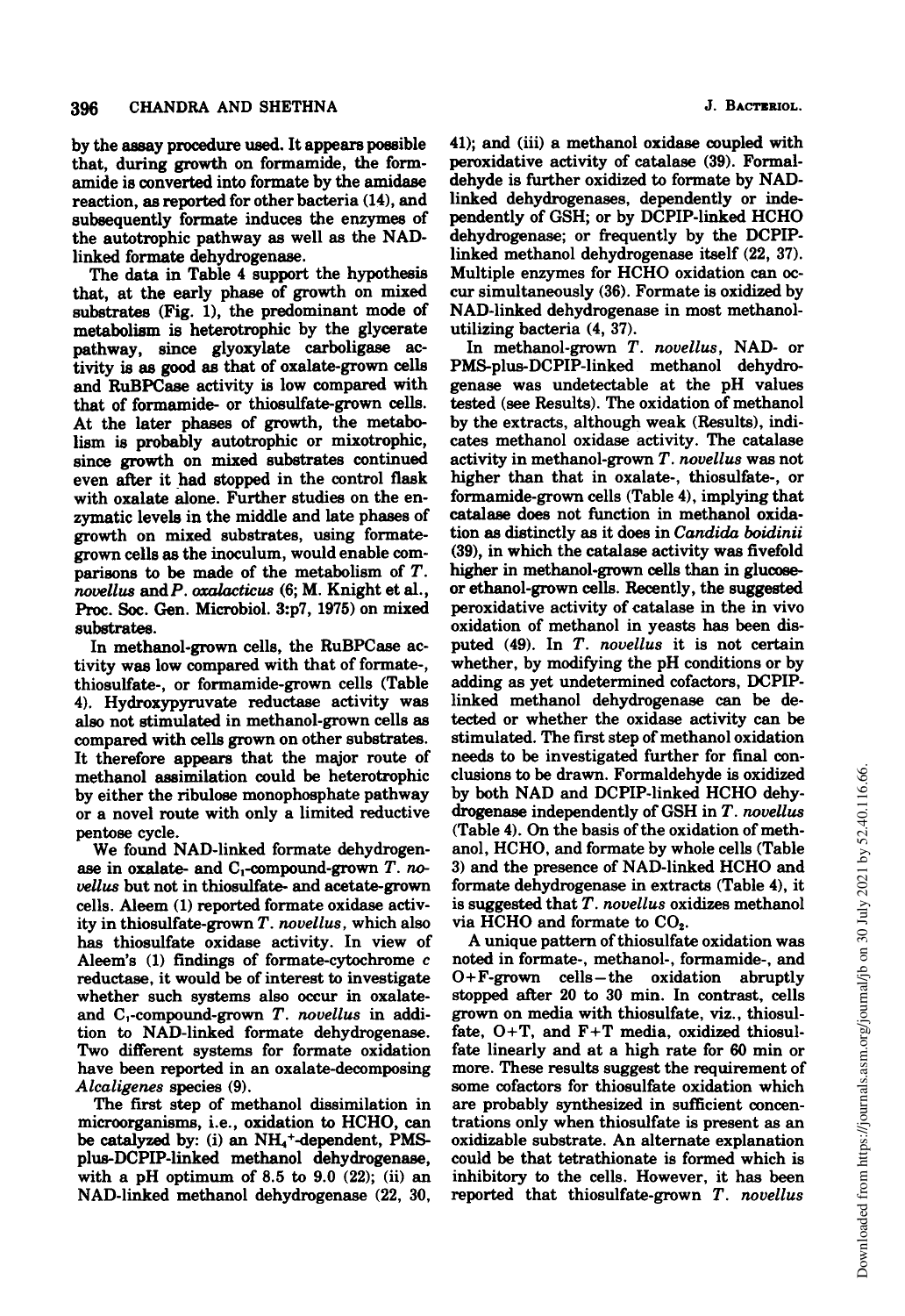does not form tetrathionate as an intermediate during thiosulfate oxidation (12). Le'John et al. (25) have investigated the catabolite repression of thiosulfate-oxidizing enzymes in T. novellus. It is difficult to make a direct comparison of our results with their results due to the differences in the growth conditions and assay methods employed.

T. novellus is a facultative chemolithotroph that also utilizes oxalate and  $C_1$  compounds. Therefore, it is an ideal organism for investigating the biochemical basis of facultative autotrophy and regulation of RuBPCase on simple organic  $C_1$  and  $C_2$  compounds, which are at the borderline between inorganic  $CO<sub>2</sub>$  and complex organic compounds.

#### ACKNOWLEDGMENT

T. S. Chandra gratefully acknowledges the award of a University Grants Commission Junior Fellowship.

#### LITERATURE CITED

- 1. Aleem, M. I. H. 1965. Thiosulfate oxidation and electron transport in Thiobacillus novellus. J. Bacteriol. 90:95-101.
- 2. Aleem, M. I. H. 1966. Generation of reducing power in chemosynthesis. III. Energy-linked reduction of pyridine nucleotides in Thiobacillus novellus. J. Bacteriol. 91:729-736.
- 3. Aleem, M. I. H. 1966. Generation of reducing power in chemosynthesis. IV. Energy-linked reduction of pyridine nucleotides by succinate in Thiobacillus novellus. Biochim. Biophys. Acta 128:1-12.
- 4. Anthony, C. 1975. The biochemistry of methylotrophic micro-organisms. Sci. Prog. (Oxford) 62:167-206.
- 5. Anthony, C., and L. J. Zatman. 1964. The microbial oxidation of methanol. 2. The methanol-oxidizing enzyme of Pseudomonas sp. M 27. Biochem. J. 92:614- 621.
- 6. Blackmore, M. A., and J. R. Quayle. 1968. Choice between autotrophy and heterotrophy in Pseudomonas oxalaticus. Growth in mixed substrates. Biochem. J. 107:705-713.
- 7. Blackmore, M. A., and J. R. Quayle. 1970. Microbial growth on oxalate by a route not involving glyoxylate carboligase. Biochem. J. 118:53-59.
- 8. Chandra, T. S., and Y. I. Shethna. 1975. Isolation and characterization of some new oxalate-decomposing bacteria. Antonie van Leeuwenhoek J. Microbiol. Serol. 41:101-111.
- 9. Chandra, T. S., and Y. I. Shethna. 1975. Oxalate and formate metabolism in Alcaligenes and Pseudomonas species. Antonie van Leeuwenhoek J. Microbiol. Serol. 41:465-477.
- 10. Chandra, T. S., and Y. I. Shethna. 1976. Isolation and characterization of some new formate utilizing bacteria. Curr. Sci. 45:653-656.
- 10a. Chandra, T. S., and Y. I. Shethna. 1977. Microbial metabolism of oxalate and one-carbon compounds. J. Indian Inst. Sci. 59:26-52.
- 11. Charles, A. M. 1971. Effect of growth substrate on enzymes of the citric and glyoxylic acid cycles in Thiobacillus novellus. Can. J. Microbiol. 17:617-624.
- 12. Charles, A. M., and I. Suzuki. 1966. Mechanism of thiosulfate oxidation by Thiobacillus novellus. Biochim. Biophys. Acta 128:510-521.
- 13. Charles, A. M., and B. White. 1976. Physical properties

and metabolite regulation of ribulose biphosphate carboxylase from Thiobacillus A2. Arch. Microbiol. 108:203-209.

- 14. Clarke, P. H., and L. N. Ornston. 1975. Metabolic pathways and regulation: II, p. 263-340. In P. H. Clarke and M. H. Richmond (ed.), Genetics and biochemistry of Pseudomonas. John Wiley & Sons Ltd., London.
- 15. Cox, R. B., and J. R. Quayle. 1975. The autotrophic growth of Micrococcus denitrificans on methanol. Biochem. J. 150:569-571.
- 16. Dijkhuizen, L., and W. Harder. 1975. Substrate inhibition in Pseudomonas oxalaticus OX1: a kinetic study of growth inhibition by oxalate and formate using extended cultures. Antonie van Leeuwenhoek J. Microbiol. Serol. 41:135-146.
- 17. Fujii, T., and K. Tonomura. 1975. Oxidation of methanol and formaldehyde by a system containing alcohol oxidase and catalase purified from Candida sp. N-16. Agric. Biol. Chem. 39:2325-2330.
- 18. Goldberg, I., and R. I. Mateles. 1975. Growth of Pseudomonas C on C, compounds: enzyme activities in extracts of Pseudomonas C cells grown on methanol, formaldehyde, and formate as sole carbon sources. J. Bacteriol. 122:47-53.
- 19. Guay, R., and M. Silver. 1975. Thiobacillus acidophilus sp. nov.; isolation and some physiological characteristics. Can. J. Microbiol. 21:281-288.
- 20. Halpern, Y. S., and N. Grosowicz. 1957. Hydrolysis of amides by extracts from Mycobacteria. Biochem. J. 65:716-720.
- 21. Harder, W. 1973. Microbial metabolism of organic Cl and C2 compounds. Antonie van Leeuwenhoek J. Microbiol. Serol. 39:650-652.
- 22. Harder, W., and M. M. Attwood. 1975. Oxidation of organic Cl compounds by Hyphomicrobium spp. Antonie van Leeuwenhoek J. Microbiol. Serol. 41:421- 429.
- 23. Kaneda, T., and J. M. Roxburgh. 1959. A methanolutilizing bacterium. 1. Description and nutritional requirements. Can. J. Microbiol. 5:87-98.
- 24. Ladner, A., and L. J. Zatman. 1969. Formaldehyde oxidation by the methanol dehydrogenase of Pseudomonas pp. J. Gen. Microbiol. 55:XVI.
- 25. Le'John, H. B., L. Van Caeseele, and H. Lees. 1967. Catabolite repression in the facultative chemoautotroph Thiobacillus novellus. J. Bacteriol. 94:1484- 1491.
- 26. London, J. 1963. Thiobacillus intermedius nov. sp. A novel type of facultative autotroph. Arch. Mikrobiol. 46:329-337.
- 27. Lowry, 0. H., N. J. Rosebrough, A. L. Farr, and R. J. Randall. 1951. Protein measurement with the Folin phenol reagent. J. Biol. Chem. 193:265-275.
- 28. McCarthy, J. T., and A. M. Charles. 1974. CO<sub>2</sub> fixation by the facultative autotroph Thiobacillus novellus during autotrophy-heterotrophy interconversions. Can. J. Microbiol. 20:1577-1584.
- 29. McCarthy, J. T., and A. M. Charles. 1975. Properties and regulation of ribulose diphosphate carboxylase from Thiobacillus novellus. Arch. Microbiol. 105:51- 59.
- 30. Mehta, R. J. 1975. Pyridine nucleotide-linked oxidation of methanol in methanol-assimilating yeasts. J. Bacteriol. 124:1165-1167.
- 31. Mortenson, L. E. 1961. A simple method for measuring nitrogen fixation by cell-free enzyme preparations of Clostridium pasteurianum. Anal. Biochem. 2:216- 220.
- 32. Namsaraev, B. B., A. N. Nozhevnikova, and G. A. Zavarzin. 1971. Utilization of formic acid by hydrogen bacteria. Mikrobiologiya (Transl.) 40:675-678.
- 33. Namsaraev, B. B. and G. A. Zavarzin, 1974. The growth